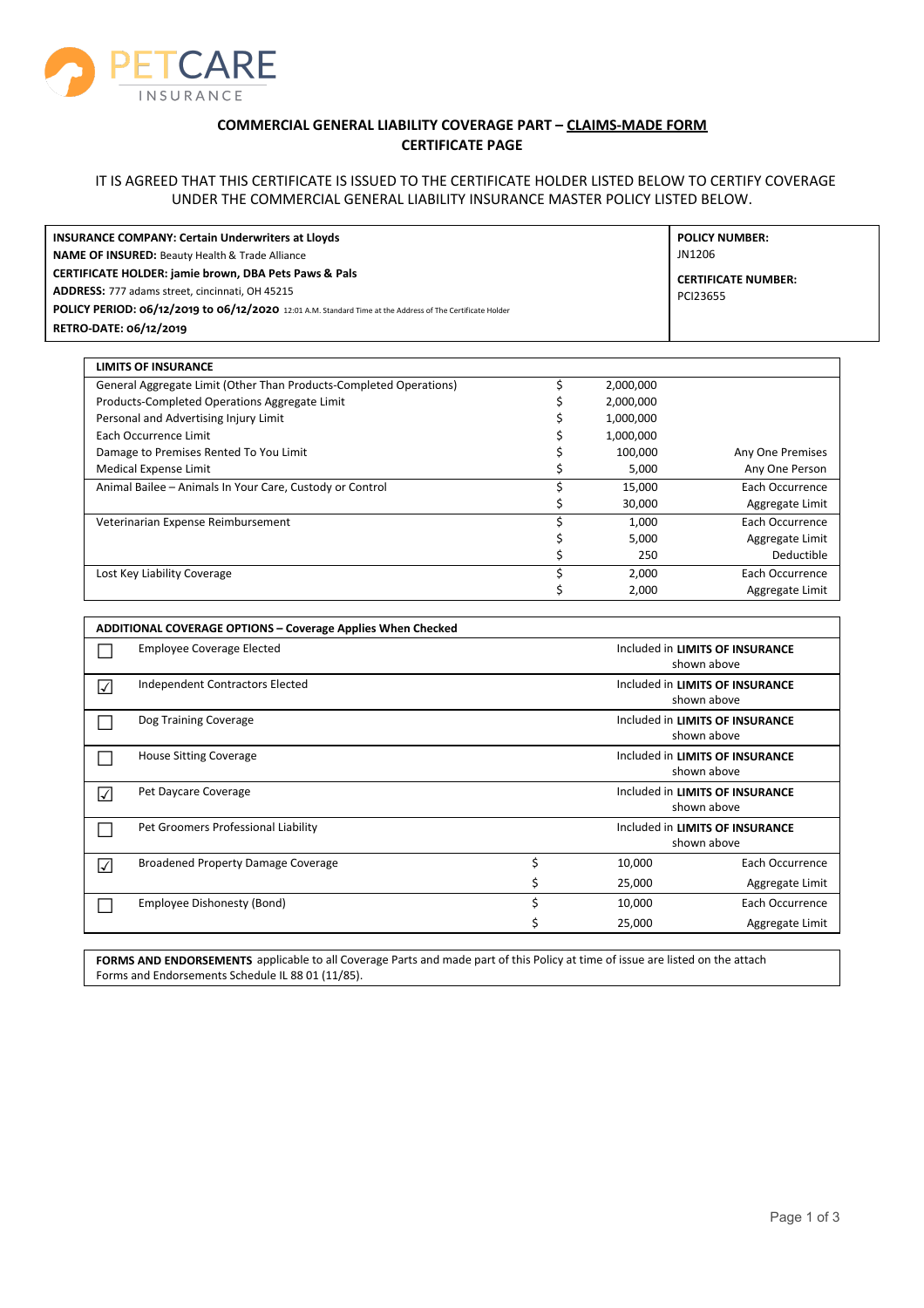| <b>Mandatory Forms and Endorsement</b> |                                                                                                              |  |
|----------------------------------------|--------------------------------------------------------------------------------------------------------------|--|
| $SLC-3$                                | Lloyds Jacket                                                                                                |  |
| PC1110                                 | Participation By Respective Contract                                                                         |  |
| LSW1135B                               | Lloyds Privacy Policy Statement                                                                              |  |
| IL0017 11/98                           | <b>Common Policy Conditions</b>                                                                              |  |
| CG0002 04/13                           | Commercial General Liability - Claims-Made Form                                                              |  |
| PC1002                                 | <b>Claims Reporting</b>                                                                                      |  |
| PC1004                                 | Expense within Limits/Single Aggregate Limit                                                                 |  |
| PC1005                                 | Minimum Policy Premium                                                                                       |  |
| PC1007                                 | <b>Animal Bailee</b>                                                                                         |  |
| PC1009                                 | Dog Training - Exclusion                                                                                     |  |
| CG2158 07/98                           | Exclusion - Professional Veterinarian Services                                                               |  |
| PC1012                                 | <b>Assault &amp; Battery Exclusion</b>                                                                       |  |
| PC1016                                 | Miscellaneous Exclusion Endorsement                                                                          |  |
| PC1017                                 | <b>Contractors Coverage Limitation</b>                                                                       |  |
| PC1018                                 | Athletic or Sports Participants Exclusion                                                                    |  |
| PC1019                                 | <b>Communicable Disease Exclusion</b>                                                                        |  |
| PC1020                                 | <b>Employment-Related Practices Exclusion</b>                                                                |  |
| PC1021                                 | Total Liquor and State Approved Recreational Liability Exclusion                                             |  |
| PC1022                                 | Limitation of Coverage to Business Description                                                               |  |
| PC1023                                 | Lost Key Coverage Extension                                                                                  |  |
| PC1024                                 | Exclusion - Injury to Any Temporary Workers, Volunteers, Casual Workers or<br><b>Independent Contractors</b> |  |
| PC1025                                 | Veterinarian Expense Reimbursement                                                                           |  |
| PC1026                                 | Pet and Dog Breeding - Exclusion                                                                             |  |
| PC1027                                 | <b>Extended Reporting Period</b>                                                                             |  |
| PC1028                                 | $Kennel(s) - Exclusion$                                                                                      |  |
| PC1029                                 | Who Is An Insured                                                                                            |  |
| PC1030                                 | Employee and Independent Contractor Definition                                                               |  |
| PC1031                                 | Claims Made and Reported Endorsement                                                                         |  |
| PC1032                                 | <b>Owned Animal Exclusion</b>                                                                                |  |
| <b>LMA5020</b>                         | Service of Suite                                                                                             |  |
| $NMA$ 1331                             | <b>Cancellation Clause</b>                                                                                   |  |
| CG2184 01/08                           | Exclusion of Certified Nuclear, Biological, Chemical or Radiolical Acts of Terrorism                         |  |
| CG2149 09/99                           | <b>Total Pollution Exclusion</b>                                                                             |  |
| <b>VER001</b>                          | Recording and Distribution of Material or Information in Violation of Law Exclusion                          |  |
| CG2106 05/14                           | Exclusion - Access or Disclosure of Confidential or Personal Information and<br>Data-Related Liability       |  |
| <b>LMA5218</b>                         | Terrorism Risk Insurance Act                                                                                 |  |

| <b>Optional Forms - Coverages Applies When Checked</b> |              |                                                              |
|--------------------------------------------------------|--------------|--------------------------------------------------------------|
| $\sqrt{}$                                              | PC1008       | <b>Broadened Property Damage</b>                             |
| ∐                                                      | PC1010       | <b>Employee Dishonesty</b>                                   |
| $\Box$                                                 | PC1013       | House Sitting Exclusion                                      |
| $\sqrt{ }$                                             | PC1014       | Pet Daycare Operation Exclusion                              |
| $\Box$                                                 | PC1015       | Pet Groomers Professional Liability                          |
| $\sqrt{}$                                              | CG2026 04/13 | Additional Insured - Designated Person or Organization       |
| IL.                                                    | CG2001 04/13 | Primary and Non-Contributory – Other Insurance Condition     |
| IL.                                                    | CG2404 05/09 | Waiver of Transfer of Rights of Recovery Against Other to Us |
| II.                                                    | CG8802 11/85 | Hired and Non-Owned Auto Liability                           |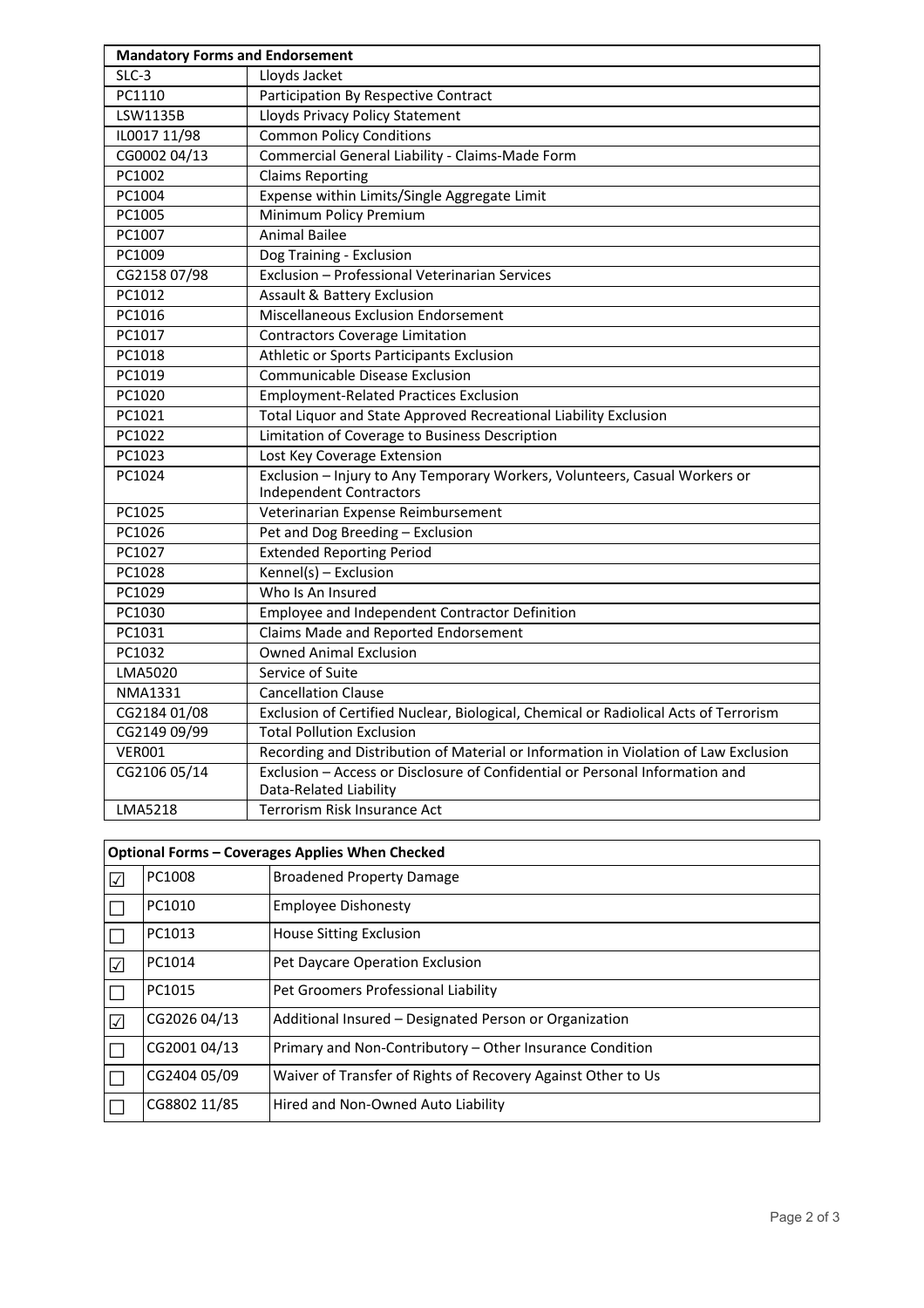| <b>Employee and Independent Contractor Schedule</b> |                        |  |
|-----------------------------------------------------|------------------------|--|
| <b>Richard Harris</b>                               | Independent Contractor |  |
| Kaleb Brown                                         | Independent Contractor |  |
| Deandrea Richardson                                 | Independent Contractor |  |

THIS INSURANCE IS SUBJECT TO ALL THE TERMS AND CONDITIONS, INCLUDING APPLICABLE ENDORSEMENTS, OF THE COMMERCIAL GENERAL LIABILITY INSURANCE MASTER POLICY. A COPY OF THE COMMERCIAL GENERAL LIABILITY INSURANCE MASTER POLICY ACCOMPANIES THIS CERTIFICATE. ADDITIONAL COPIES WILL BE PROVIDED TO THE CERTIFICATE HOLDER UPON REQUEST. PLEASE READ THE POLICY AND ALL ENDORSEMENTS.

## **IMPORTANT INFORMATION ON CLAIMS-MADE POLICY**

THIS IS A CLAIMS MADE AND REPORTED POLICY. SUBJECT TO ITS TERMS, THIS POLICY APPLIES ONLY TO ANY CLAIM FIRST MADE AGAINST THE INSURED AND REPORTED IN WRITING TO THE UNDERWRITERS DURING THE POLICY PERIOD OR EXTENDED REPORTING PERIOD (AS SET OUT IN CLAUSE X. OF THE POLICY), IF APPLICABLE. DAMAGES AND CLAIMS EXPENSES SHALL BE APPLIED AGAINST THE DEDUCTIBLE. CLAIMS EXPENSES ARE WITHIN AND REDUCE THE LIMIT OF LIABILITY UNDER THIS POLICY. THE UNDERWRITERS SHALL NOT BE LIABLE FOR ANY DEFENSE COSTS OR FOR ANY JUDGEMENT OR SETTLEMENT AFTER THE LIMIT OF LIABILITY HAVE BEEN EXHAUSTED. PLEASE READ THIS POLICY **CAREFULLY** 

## **CLAIMS/INCIDENTS REPORTING**

Full detail of any incident should be submitted via the customer dashboard. Questions can be sent via email t[oclaims@vopins.com](mailto:claims@vopins.com) or by letter to Veracity Insurance

Solutions, 260 South 2500 West, Suite 303, Pleasant Grove UT 84062.

*NO ADMISSION OF LIABILITY MAY BE MADE EITHER VERBALLY OR IN WRITING*

Program Administrator:

Veracity Insurance Solutions, LLC 260 South 2500 West, Suite 303 Pleasant Grove UT 84062 888.568.0548 [info@petcareins.com](mailto:info@petcareins.com)

UNIQUE MARKET REFERENCE NUMBER:

B0572YF19ST11

AUTHORITY REFERENCE NUMBER:

YF19ST11

**ADMINISTRATOR SIGNATURE:**